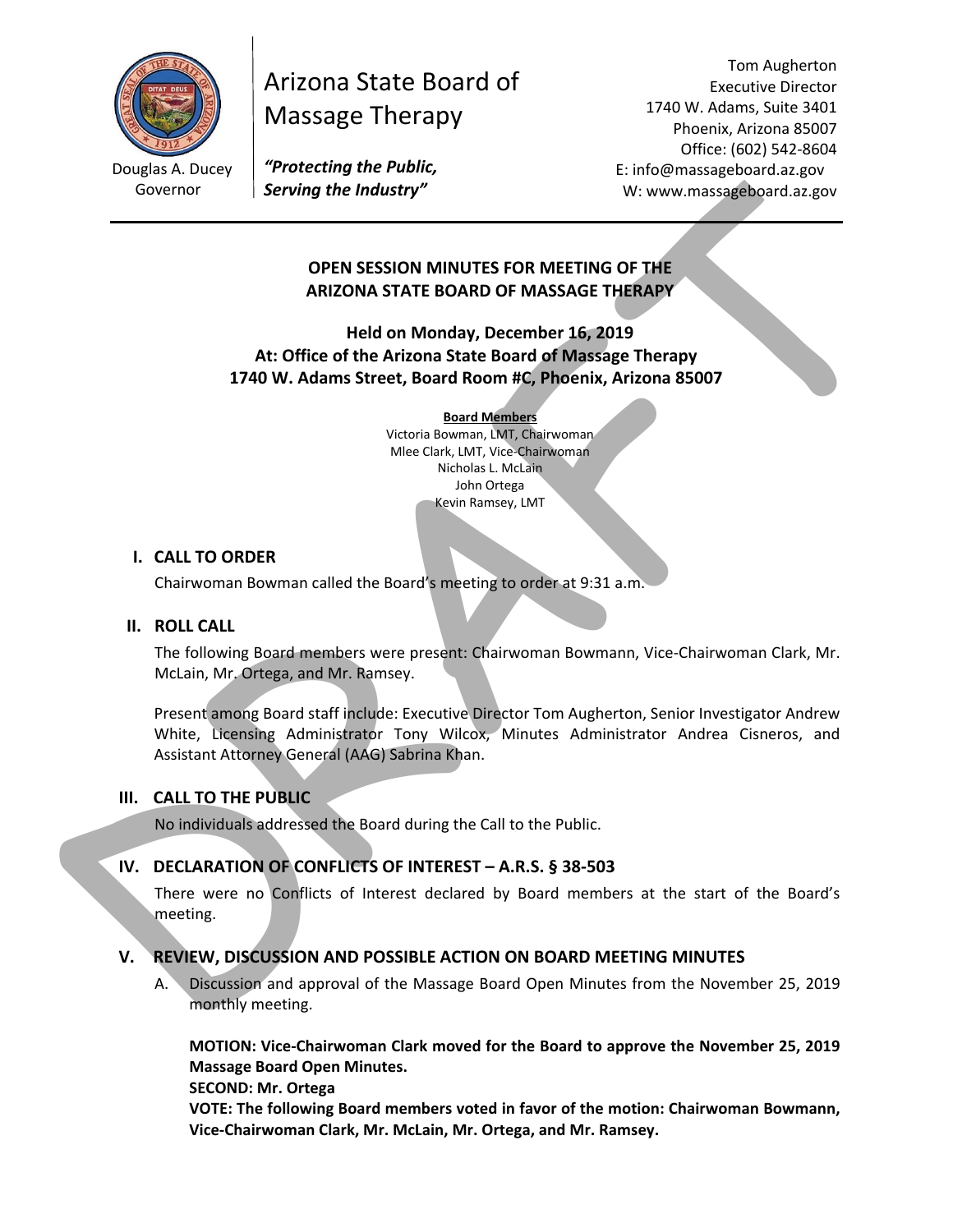**VOTE: 5‐yay, 0‐nay, 0‐abstain, 0‐recuse, 0‐absent. MOTION PASSED.** 

#### **VI. ITEMS FOR BOARD REVIEW, DISCUSSION AND POSSIBLE ACTION**

A. Formal Hearing(s)

(1) Vacant

#### B. Formal Interview(s)

(1) 20‐114 Huang, Yong Fang

Ms. Huang was present with legal counsel, Mr. Flynn Carey, and an interpreter.

**MOTION: Vice‐Chairwoman Clark moved for the Board to accept the proposed Consent Agreement for 30 days' suspension and two year probation to complete 16 CE hours, with the addition of a \$500 Civil Penalty to be paid within six months. SECOND: Mr. Ramsey VOTE: The following Board members voted in favor of the motion: Chairwoman Bowmann, Vice‐Chairwoman Clark, Mr. McLain, Mr. Ortega, and Mr. Ramsey. VOTE: 5‐yay, 0‐nay, 0‐abstain, 0‐recuse, 0‐absent. MOTION PASSED.**  MOTION PASSED.<br>
(1) Vacanti<br>
A. <u>Formal Hereingite</u>]<br>
(1) Vacanti<br>
(1) Vacanti<br>
(1) Vacanti<br>
(1) Vacanti<br>
(1) Vacanti<br>
(1) Vacanti<br>
(1) Vacanti<br>
(1) Vacanti<br>
(1) Vacanti<br>
(1) Vacanti<br>
(1) Vacanti<br>
(1) Vacanti<br>
(1) Vacanti<br>

#### (2) 20‐115 Li, Shu Ling

Ms. Li was present with an interpreter during the Board's consideration of this matter.

**MOTION: Vice‐Chairwoman Clark moved for the Board to accept the Findings of Fact as discussed, including the conviction and Respondent's failure to disclose pursuant to A.R.S. § 32‐3208.** 

**SECOND: Mr. Ortega** 

**VOTE: The following Board members voted in favor of the motion: Chairwoman Bowmann, Vice‐Chairwoman Clark, Mr. McLain, Mr. Ortega, and Mr. Ramsey.** 

**VOTE: 5‐yay, 0‐nay, 0‐abstain, 0‐recuse, 0‐absent. MOTION PASSED.** 

**MOTION: Vice‐Chairwoman Clark moved for the Board to accept the Conclusions of Law as discussed, including the violations of A.R.S. § 32‐4253(A)(4) and A.R.S. § 32‐3208(A). SECOND: Mr. Ortega** 

**VOTE: The following Board members voted in favor of the motion: Chairwoman Bowmann, Vice‐Chairwoman Clark, Mr. McLain, Mr. Ortega, and Mr. Ramsey. VOTE: 5‐yay, 0‐nay, 0‐abstain, 0‐recuse, 0‐absent. MOTION PASSED.** 

**MOTION: Vice‐Chair Clark moved for the Board to issue an Order for 30 days' suspension of licensure and two year probation. Within six months, the Respondent shall complete no less than 16 hours of pre‐approved CE live, in‐person regarding ethics. The CE hours shall be in addition to the hours required for renewal. Respondent shall pay a Civil Penalty in the amount of \$500 within six months. SECOND: Mr. Ortega**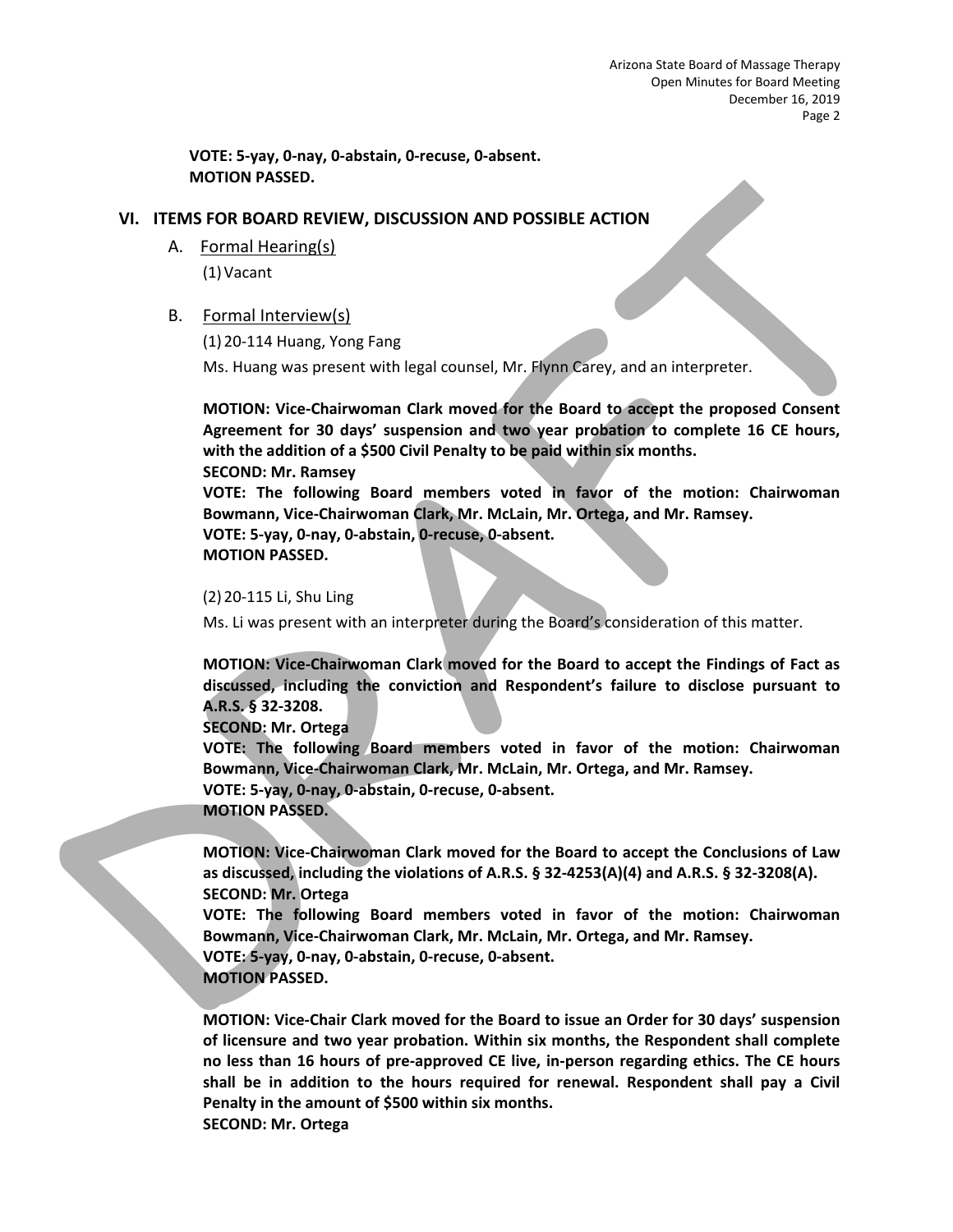**VOTE: The following Board members voted in favor of the motion: Chairwoman Bowmann, Vice‐Chairwoman Clark, Mr. McLain, Mr. Ortega, and Mr. Ramsey. VOTE: 5‐yay, 0‐nay, 0‐abstain, 0‐recuse, 0‐absent. MOTION PASSED.** 

#### (3) 20‐116 Jones, Rodyon

Mr. Jones was present and complainant SE participated telephonically during the Board's consideration of this case.

**MOTION: Mr. Ramsey moved for the Board to issue a Non‐Disciplinary CE Order. Within six months, the Respondent shall complete a minimum of 16 hours of Board staff pre‐ approved live, in‐person regarding business practices, ethics, and PTSD. The CE hours shall be in addition to the hours required for renewal.**  Bowmann, Vice-Chairwoman Clark, Mr. McLiain, Mr. Ortega, and Mr. Ramsey.<br>
VOTTE: 5-yay, 0-nay, 0-abstain, 0-recuse, 0-absent.<br>
(MOTION PASSED.<br>
(2)20-156 iones, Redoven and complainant SF participated telephony clique the

**SECOND: Vice‐Chairwoman Clark** 

**VOTE: The following Board members voted in favor of the motion: Chairwoman Bowmann, Vice‐Chairwoman Clark, Mr. McLain, Mr. Ortega, and Mr. Ramsey.** 

**VOTE: 5‐yay, 0‐nay, 0‐abstain, 0‐recuse, 0‐absent.** 

**MOTION PASSED.** 

## C. Removal from Probation

(1) 19‐102 Thompson, Adam

Mr. Thompson was present during the Board's consideration of this matter.

**MOTION: Vice‐Chairwoman Clark moved for the Board to terminate the probation. SECOND: Mr. Ortega** 

**VOTE: The following Board members voted in favor of the motion: Chairwoman Bowmann, Vice‐Chairwoman Clark, Mr. McLain, Mr. Ortega, and Mr. Ramsey. VOTE: 5‐yay, 0‐nay, 0‐abstain, 0‐recuse, 0‐absent. MOTION PASSED.** 

D. Investigation Review File(s)

(1) 20‐125 Rogerson, Jack

Mr. Rogerson was present during Board's consideration of this matter.

## **MOTION: Mr. Ortega moved for the Board to proceed to Formal Interview in this case. SECOND: Vice‐Chairwoman Clark**

**VOTE: The following Board members voted in favor of the motion: Chairwoman Bowmann, Vice‐Chairwoman Clark, Mr. McLain, Mr. Ortega, and Mr. Ramsey. VOTE: 5‐yay, 0‐nay, 0‐abstain, 0‐recuse, 0‐absent. MOTION PASSED.** 

## E. Application Review

(1) Li, Jie

**MOTION: Mr. McClain moved for the Board to deny the application. SECOND: Mr. Ramsey**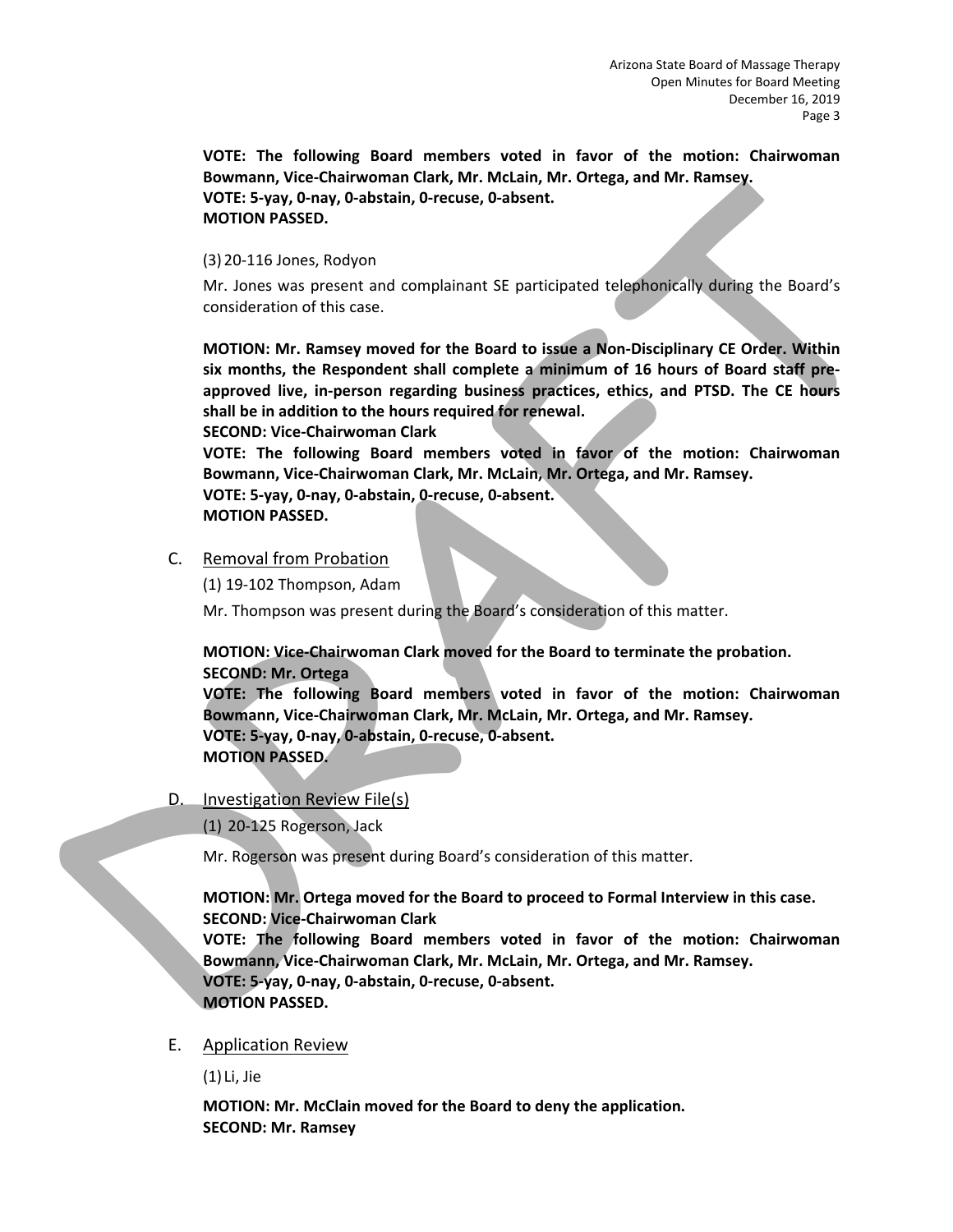**VOTE: The following Board members voted in favor of the motion: Chairwoman Bowmann, Vice‐Chairwoman Clark, Mr. McLain, Mr. Ortega, and Mr. Ramsey. VOTE: 5‐yay, 0‐nay, 0‐abstain, 0‐recuse, 0‐absent. MOTION PASSED.** 

**MOTION: Mr. McClain moved to amend the prior motion to include that the denial of licensure was based on tampering or falsifying of a fingerprint clearance card. SECOND: Mr. Ramsey VOTE: The following Board members voted in favor of the motion: Chairwoman Bowmann, Vice‐Chairwoman Clark, Mr. McLain, Mr. Ortega, and Mr. Ramsey. VOTE: 5‐yay, 0‐nay, 0‐abstain, 0‐recuse, 0‐absent. MOTION PASSED.**  Bowmann, Vice-Chairwoman Clark, Mr. Mctain, Mr. Ortega, and Mr. Ramsey.<br>
WOTIC: S-yay, 0-nay, 0-abstain, 0-recuse, 0-absent.<br>
MOTION PASSED.<br>
MOTION PASSED.<br>
MOTION PASSED.<br>
MOTION PASSED.<br>
MOTION PASSED.<br>
MOTION PASSED.<br>

#### (2) Liang, Shu Zhi

**MOTION: Chairwoman Bowmann moved for the Board to grant licensure. SECOND: Mr. Ramsey VOTE: The following Board members voted in favor of the motion: Chairwoman Bowmann, Vice‐Chairwoman Clark, Mr. McLain, Mr. Ortega, and Mr. Ramsey. VOTE: 5‐yay, 0‐nay, 0‐abstain, 0‐recuse, 0‐absent. MOTION PASSED.** 

(3)Carrillo, Diana

Ms. Carrillo was present during the Board's consideration of this matter.

**MOTION: Vice‐Chairwoman Clark moved for the Board to enter into Executive Session to obtain legal advice pursuant to A.R.S. § 38‐431.03(A)(3).** 

**SECOND: Mr. Ortega** 

**VOTE: The following Board members voted in favor of the motion: Chairwoman Bowmann, Vice‐Chairwoman Clark, Mr. McLain, Mr. Ortega, and Mr. Ramsey. VOTE: 5‐yay, 0‐nay, 0‐abstain, 0‐recuse, 0‐absent. MOTION PASSED.** 

The Board entered into Executive Session at 11:58 a.m. The Board returned to Open Session at 12:10 p.m. No legal action was taken by the Board during Executive Session.

**MOTION: Vice‐Chairwoman Clark moved for the Board to grant the renewal with a Consent Agreement for probation to run concurrent with the criminal probation. Within three months, Ms. Carrillo shall complete no less than 6 hours of Board staff pre‐ approved CE in ethics. The CE hours shall be in addition to the hours required for renewal. Ms. Carrillo shall pay the remaining balance of \$85 to receive her renewal. SECOND: Mr. McClain** 

**VOTE: The following Board members voted in favor of the motion: Chairwoman Bowmann, Vice‐Chairwoman Clark, Mr. McLain, Mr. Ortega, and Mr. Ramsey.** 

**VOTE: 5‐yay, 0‐nay, 0‐abstain, 0‐recuse, 0‐absent. MOTION PASSED.**